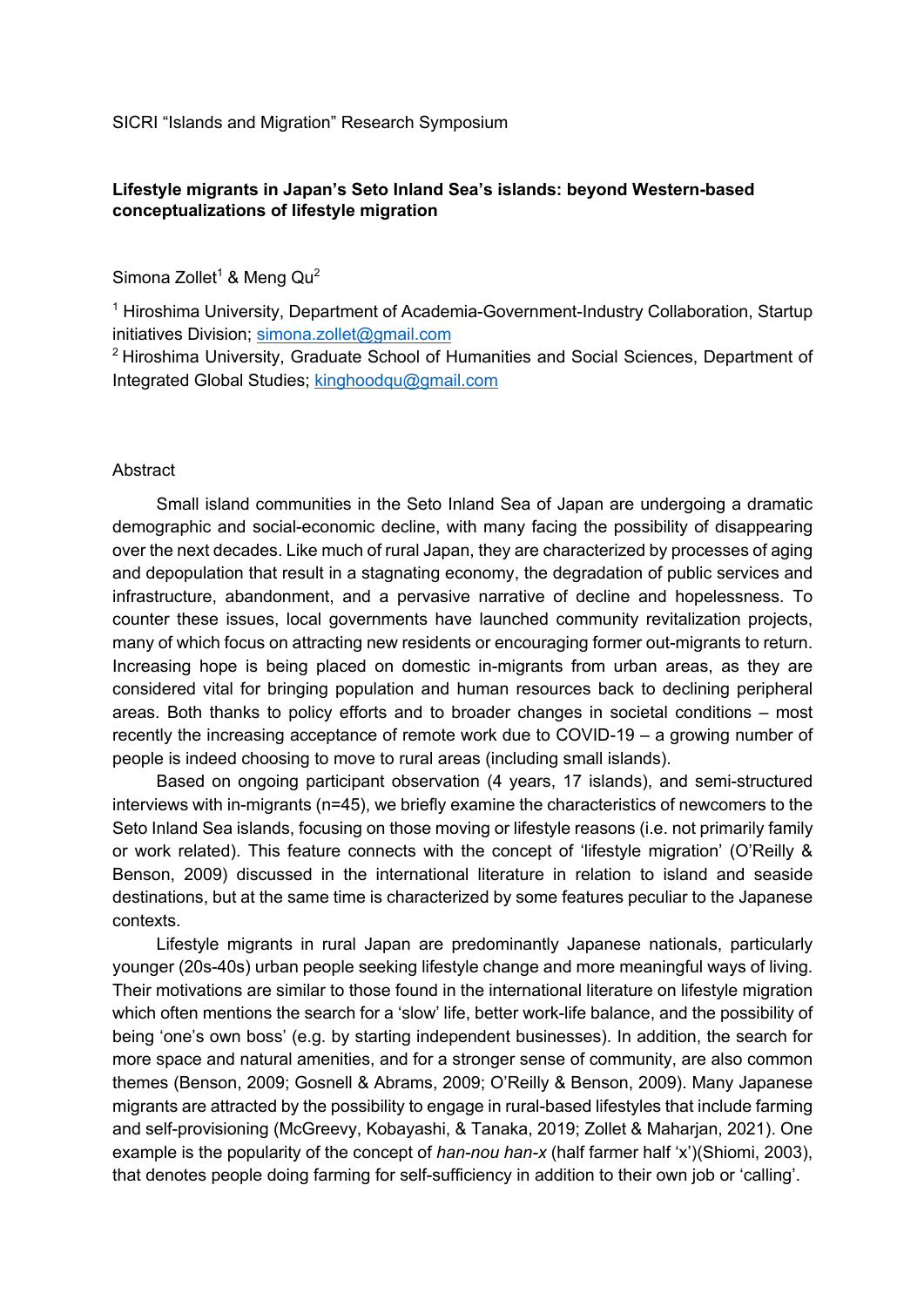The motivation behind newcomers' reasons to relocate to small islands, as well as their post-migration practices, also have much in common with emerging scholarship on postgrowth economies and more generally with alternative approaches to lifestyles, livelihoods and economic practices prioritising quality of life and social/environmental well-being over quantitative economic growth (Schmid, 2019; Schneider, Kallis, & Martinez-Alier, 2010). In Japan, these aspects are strengthened by the context of socio-economic decline of peripheral communities, with scholars speaking of 'depopulation dividend' (Matanle & Saez-Perez, 2019), and 'creative depopulation' (Sasaki, Kawai, & Hagiwara, 2014). An analysis of Japanese newcomers' lifestyle and practices reveals the centrality of similar topics. Their migration experience often takes the move from a redefinition of the meaning of a 'good' life, and of what is necessary to live well, with many emphasizing the importance of voluntary simplicity, downsizing material consumption, using creative strategies to 'make do' with what is locally available (re)using, repairing, up-cycling), as well as the value of localized lifestyles and selfsufficiency.

Another aspect that is often discussed in the international literature on lifestyle and amenity migration are the negative repercussions on receiving communities, such as gentrification, rising property prices, social conflict, in-migrant 'enclaves', economic disparities (Kondo, Rivera, & Rullman, 2012; Solana-Solana, 2010). In this respect, the Japanese context appears remarkably different. In Japan, the ability to attract new residents is now seen as essential for the survival of rural communities (Zollet & Qu, 2019), with in-migration being actively encouraged through national and local policies. One example is the now widespread government sponsored *Chiiki okoshi kyouryokutai* (Regional Revitalization Cooperation Group) program, through which newcomers receive a salary and housing for up to three years in exchange for engaging in activities that may benefit the local community (starting new businesses, social projects, etc.). Furthermore, Japan does not have a pre-existing significant counter-urbanization trend as that identified in other contexts (Dwight Hines, 2010; Halfacree, 2012), making it challenging to draw parallels between the dynamics of domestic urban-torural migration in Japan and those observed in the international literature.

The narratives of in-migrants also reveal a strong sense of responsibility towards the local community, which, especially in the case of those belonging to the Regional Revitalization Cooperation Group) becomes an explicit revitalization 'mission'. Many newcomers are attracted by the possibility of playing many roles in their new community, stemming from a sense that in small, depopulating areas, individual contributions more valuable and valued. Many use social media to convey positive images and narratives of island life, and the creation of new businesses is often guided by considerations for the local community and/or the local environment.

This is not to say, however, that the interaction between locals and newcomers is always free of conflict. In some cases newcomers clash with the aging locals' more 'fixed' mindset and unwillingness to change. Some in-migrants also eventually decide not to settle down in a community, an aspect that in interviews was sometimes attributed to newcomers being unable to adapt to the local community or being too 'self-centered'. Locals' expectations towards inmigrants may also not correspond to the characteristics of newcomers moving into the community (Qu, Coulton, & Funck, 2020).

Newcomers respond to the geographic and social isolation they sometimes experience by creating and engaging with a variety of networks, both local and translocal. These networks serve various purposes, such as providing practical and emotional support, facilitating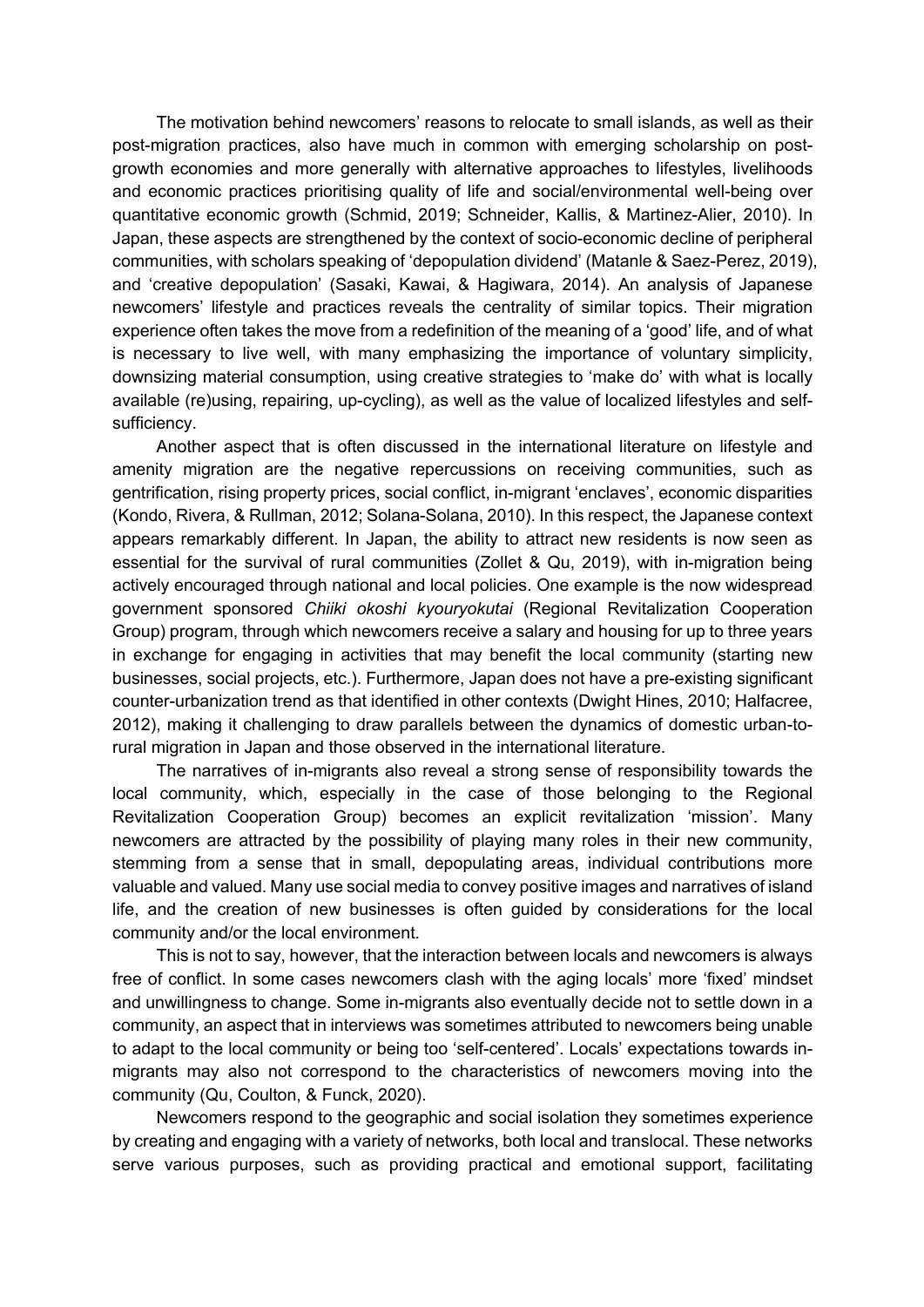cooperation among businesses, or engaging with broader projects, such as those related to rural revitalization efforts. Through these networks, newcomers engage with a diversity of actors, although especially with other in-migrants.

Our ongoing study contributes to the understanding of how lifestyle migrants imagine, perform, reproduce and (re-)negotiate new lives in depopulating island communities in Japan. We interrogated their values and practices in an attempt to contextualize rural Japan within wider debates on lifestyle migration, rural revitalization strategies, and post-growth economies and societies. Further research is needed to create a more nuanced understanding of processes of lifestyle migration to small islands in non-western contexts and their implications for sustaining local communities, particularly regarding whether these lifestyles can be sustained in the long-term. In this sense, Japan is an especially relevant case study, as it is one of the countries where the compounded effects of demographic and economic decline have been manifesting the earliest, making it an important site for investigating the future of small island communities.

## **References**

- Benson, M. (2009). *Lifestyle migration: Expectations, aspirations and experiences*. Routledge. https://doi.org/https://doi.org/10.4324/9781315592398
- Dwight Hines, J. (2010). In pursuit of experience: The postindustrial gentrification of the rural American West. *Ethnography*, *11*(2), 285–308.
	- https://doi.org/10.1177/1466138110361846
- Gosnell, H., & Abrams, J. (2009). Amenity migration: Diverse conceptualizations of drivers, socioeconomic dimensions, and emerging challenges. *GeoJournal*, *76*(4), 303–322. https://doi.org/10.1007/s10708-009-9295-4
- Halfacree, K. (2012). Heterolocal Identities? Counter-Urbanisation, Second Homes, and Rural Consumption in the Era of Mobilities. *Population, Space and Place*, *18*(2), 209– 224. https://doi.org/10.1002/psp.665
- Kondo, M. C., Rivera, R., & Rullman, S. (2012). Protecting the idyll but not the environment: Second homes, amenity migration and rural exclusion in Washington State. *Landscape and Urban Planning*, *106*(2), 174–182.
	- https://doi.org/10.1016/j.landurbplan.2012.03.003
- Matanle, P., & Saez-Perez, L.-A. (2019). Searching for a Depopulation Dividend in the 21st Century : Perspectives from Japan, Spain and New Zealand. *Journal of the Japanese Institute of Landscape Architecture*, *83*(1).
- McGreevy, S. R., Kobayashi, M., & Tanaka, K. (2019). Agrarian pathways for the next generation of Japanese farmers. *Canadian Journal of Development Studies/Revue Canadienne d'études Du Développement*, *40*(2), 272–290. https://doi.org/10.1080/02255189.2018.1517642
- O'Reilly, K., & Benson, M. (2009). Lifestyle migration: escaping to the good life? In *Lifestyle migrations: Expectations, Aspirations and Experiences* (pp. 1–13). Ashgate.
- Qu, M., Coulton, T. M., & Funck, C. (2020). Gaps and Limitations Contrasting Attitudes to Newcomers and Their Role in a Japanese Island Community. *Bulletin of the Hiroshima University Museum*, *12*, 31–46.
- Sasaki, M., Kawai, Y., & Hagiwara, M. (2014). *"Sōzō nōson: Kaso o kurieitibu ni ikiru senryaku" [Creative Farming Villages: Strategies for Creative Living Amid Depopulation]*. Kyoto: Gakugeishubbansha.
- Schmid, B. (2019). Degrowth and postcapitalism: Transformative geographies beyond accumulation and growth. *Geography Compass*, *13*(11), 1–15. https://doi.org/10.1111/gec3.12470
- Schneider, F., Kallis, G., & Martinez-Alier, J. (2010). Crisis or opportunity? Economic degrowth for social equity and ecological sustainability. Introduction to this special